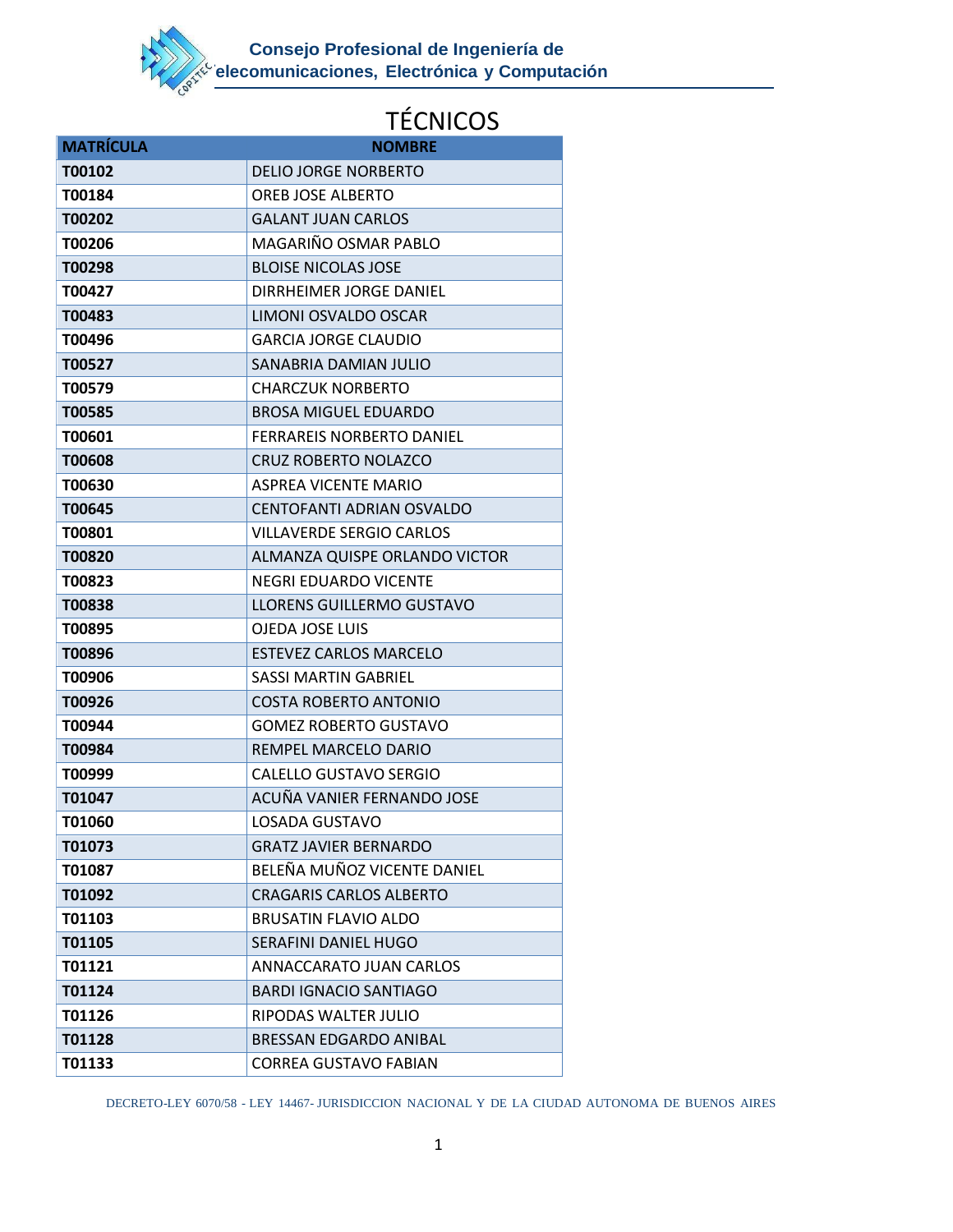

| T01136 | <b>FERENC CARLOS BASILIO</b>    |
|--------|---------------------------------|
| T01142 | ARQUIBOLA EDUARDO ENRIQUE       |
| T01144 | SORIA HORACIO MARIO             |
| T01147 | KELLER EDUARDO GUILLERMO        |
| T01148 | <b>FORGUES FABIAN CESAR</b>     |
| T01151 | D'ANGELO DONATO DANIEL          |
| T01153 | PIANTELLI JORGE RUBEN           |
| T01160 | PRINA PABLO                     |
| T01161 | CHAUL ALEJANDRO CLAUDIO         |
| T01163 | TELLO ROBERTO EDUARDO           |
| T01164 | <b>BASCHER GUSTAVO JULIO</b>    |
| T01165 | SANCHEZ NICOLAS MAXIMILIANO     |
| T01168 | <b>ANDRADE GUSTAVO ONOFRE</b>   |
| T01171 | <b>OLLER OMAR ENRIQUE</b>       |
| T01177 | <b>CICARE FERNANDO CARLOS</b>   |
| T01181 | FREUDWEILER GUILLERMO JULIAN    |
| T01187 | VACCAREZZA ALBERTO EUGENIO      |
| T01188 | DESTEFANO WALTER ALBERTO        |
| T01190 | <b>LARSEN HECTOR EDGARDO</b>    |
| T01191 | <b>GARCIA WALTER RAUL</b>       |
| T01214 | JACOD ALEJANDRO FABIAN          |
| T01215 | ALCOBA ARIEL HERNAN             |
| T01219 | <b>MESTRALET FABIAN OSCAR</b>   |
| T01220 | <b>MIYASHIRO ANDRES</b>         |
| T01269 | <b>MARTIN GUILLERMO ENRIQUE</b> |
| T01300 | <b>MENDEZ ANDRES LEONARDO</b>   |
| T01305 | NOVELLO ALEJANDRO JOSE          |
| T01312 | <b>MEDINA JOSE EULOGIO</b>      |
| T01314 | <b>SALA FERNANDO RAUL</b>       |
| T01317 | <b>ACCASTELLO DANIEL OSCAR</b>  |
| T01319 | <b>IZAGUIRRE MATIAS GABRIEL</b> |
| T01375 | SELVI CLAUDIO ARNALDO           |
| T01383 | <b>SEGNINI LEONARDO RUBEN</b>   |
| T01408 | <b>MARTINS OSVALDO MARCELO</b>  |
| T01447 | <b>VARELA JORGE DANIEL</b>      |
| T01470 | DOMINGUEZ OSCAR ALBERTO DANIEL  |
| T01474 | CEROLINI RICARDO ALFREDO        |
| T01496 | <b>MOYA OSCAR ALFREDO</b>       |
| T01500 | <b>BONETTO EDGARDO JOSE</b>     |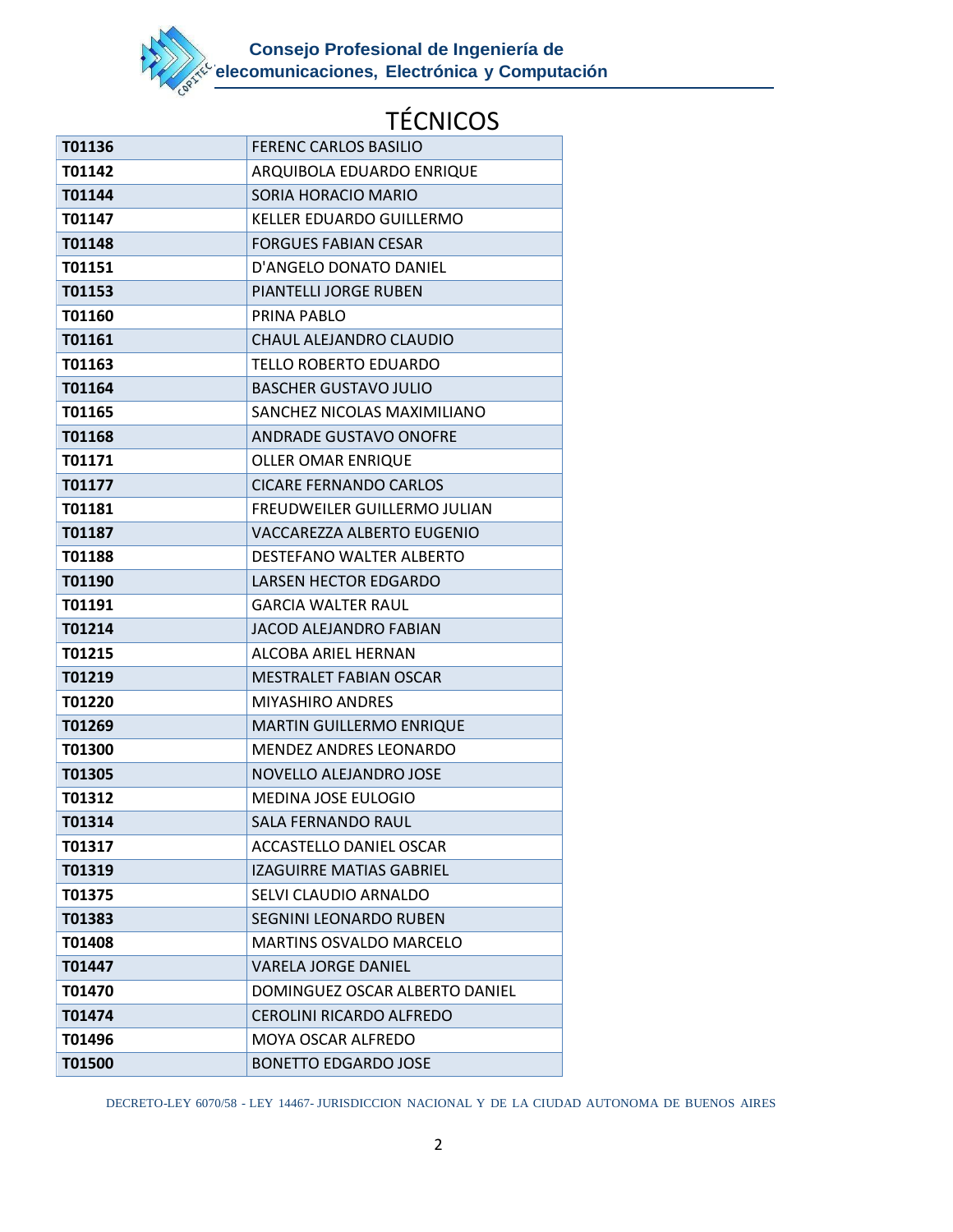

| T01503 | SZUSZAN FERNANDO JAVIER            |
|--------|------------------------------------|
| T01510 | <b>GARCIA ENRIQUE</b>              |
| T01520 | <b>LORENZ GERMAN ANDRES</b>        |
| T01523 | LAMARQUE VALENTIN MIGUEL           |
| T01527 | <b>FUENTES GABRIEL TOMAS</b>       |
| T01528 | <b>VIRGILIO OSVALDO DANIEL</b>     |
| T01531 | VALLE WALTER ALEJANDRO             |
| T01536 | <b>ZANGARO GUSTAVO DANIEL</b>      |
| T01537 | LAFUENTE RICARDO                   |
| T01584 | <b>SUAREZ HUGO OSVALDO</b>         |
| T01588 | ANDREU CRISTIAN GABRIEL            |
| T01614 | ALVAREZ MARIO ANGEL                |
| T01655 | RAFFA JAVIER EDGARDO               |
| T01661 | PALACIO RODRIGO MARTIN             |
| T01673 | <b>GALLOSO FERNANDO HORACIO</b>    |
| T01680 | <b>GONZALEZ BAZAN LUIS ANTONIO</b> |
| T01687 | <b>BERTOLA CHRISTIAN</b>           |
| T01700 | <b>VILLAMAYOR MARIANO ARIEL</b>    |
| T01703 | <b>VALICENTI ALEJANDRO LUIS</b>    |
| T01712 | <b>CHIVEL SEBASTIAN PABLO</b>      |
| T01713 | DI MOTTA HECTOR ANTONIO            |
| T01717 | <b>CHIPOLLINI LEANDRO RUBEN</b>    |
| T01720 | <b>CAVALLERIS MARTIN ARIEL</b>     |
| T01723 | <b>BOSSIO PABLO EZEQUIEL</b>       |
| T01727 | RUBAJA ROBERTO HERNAN              |
| T01743 | <b>AHIVAR WALTER AGUSTIN</b>       |
| T01747 | <b>MARIN ROBERTO OSCAR</b>         |
| T01756 | PALLERO MARTIN OSCAR               |
| T01768 | LOPEZ DIEGO JOSE                   |
| T01771 | MELGAREJO CACERES ADRIAN E.        |
| T01777 | SPINA FEDERICO ADRIAN              |
| T01789 | RODRIGUEZ RUBEN OSVALDO            |
| T01839 | RIZZITANO JAVIER ALEJANDRO         |
| T01847 | <b>SCAPOLA LEANDRO NICOLAS</b>     |
| T01855 | FRUMENTO PABLO ALEJANDRO           |
| T01856 | <b>STASI PABLO ANIBAL</b>          |
| T01874 | MOCCIOLI MAXIMILIANO JAVIER        |
| T01876 | ZATTERA FEDERICO ITALO ADRIAN      |
| T01910 | LUIS DANIEL ALEJANDRO              |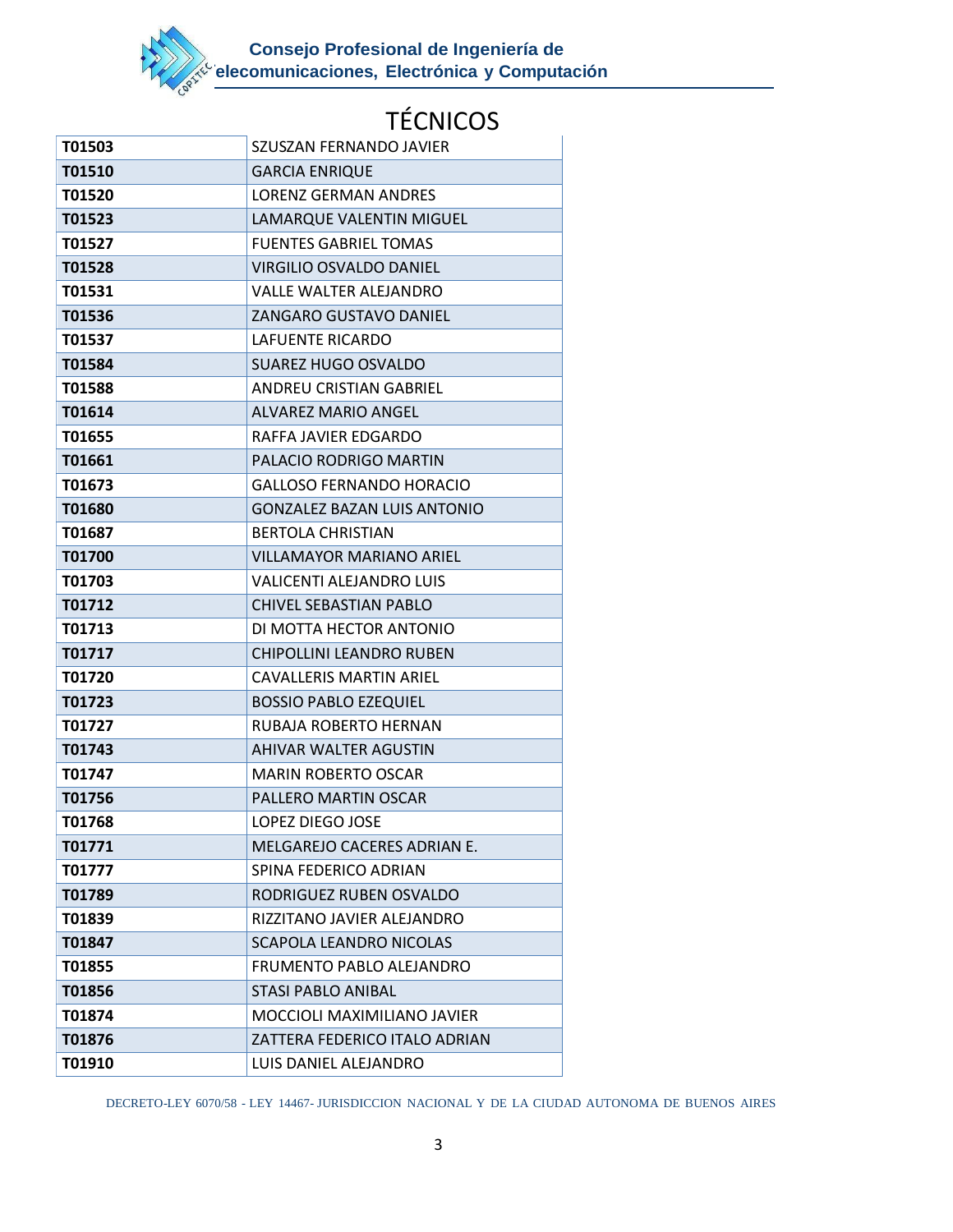

| T01938 | ARMENTANO JUAN MATIAS          |
|--------|--------------------------------|
| T01952 | PITEO MARTIN MIGUEL            |
| T01953 | <b>CORUJO SEBASTIAN JAVIER</b> |
| T01985 | <b>VILLEGAS ARIEL ISAIAS</b>   |
| T02016 | <b>MAROLDA LUIS ALBERTO</b>    |
| T02021 | RAMALLO MARTIN GABRIEL         |
| T02028 | <b>SILVA RUBEN OSCAR</b>       |
| T02044 | PENCO EDUARDO ELBIO            |
| T02048 | PAGANO NORBERTO EMILIO         |
| T02050 | NUÑEZ DI TRANI ANGEL FRANCISCO |
| T02063 | <b>GOMEZ GUILLERMO ALBERTO</b> |
| T02085 | PENCO JOSE MARIA               |
| T02095 | DUMA CARLOS ALEJANDRO          |
| T02098 | AWDIEJEW CHRISTIAN MATEO       |
| T02110 | KUKLA EMILIANO                 |
| T02122 | DI PASQUA FAVIO MARTIN         |
| T02144 | ROSSLER WALTER RICARDO         |
| T02153 | SILES CARLOS DAMIAN            |
| T02154 | PRADO CESAR EDUARDO            |
| T02166 | <b>TANANS JORGE GABRIEL</b>    |
| T02167 | LAVIANO HORACIO JAVIER         |
| T02174 | HEREDIA ALEJANDRO PABLO        |
| T02177 | REBOREDO ALEJANDRO ANTONIO     |
| T02183 | <b>MONTECINOS JULIO CESAR</b>  |
| T02187 | CORNACCHIULO GABRIEL ALEJANDRO |
| T02189 | SANABRIA GUSTAVO DANIEL        |
| T02191 | <b>OBLITAS JUAN SEBASTIAN</b>  |
| T02201 | GAZVODA MIGUEL ANGEL           |
| T02213 | <b>CORREA JAVIER ANDRES</b>    |
| T02237 | <b>MOURAD MIGUEL</b>           |
| T02240 | <b>CIRIGLIANO FEDERICO</b>     |
| T02273 | LONGO MATIAS EMILIANO          |
| T02279 | <b>GARCIA PABLO GABRIEL</b>    |
| T02296 | LEIVA LEONEL ADRIAN            |
| T02303 | SANTA MARIA COSENTINO DIEGO D. |
| T02313 | <b>BUTTI MARTIN ESTEBAN</b>    |
| T02318 | CHUCARELLI HORACIO DOMINGO     |
| T02337 | SANTINELLI FEDERICO AUGUSTO    |
| T02340 | ALEGRE STOTZER MAXIMILIANO D.  |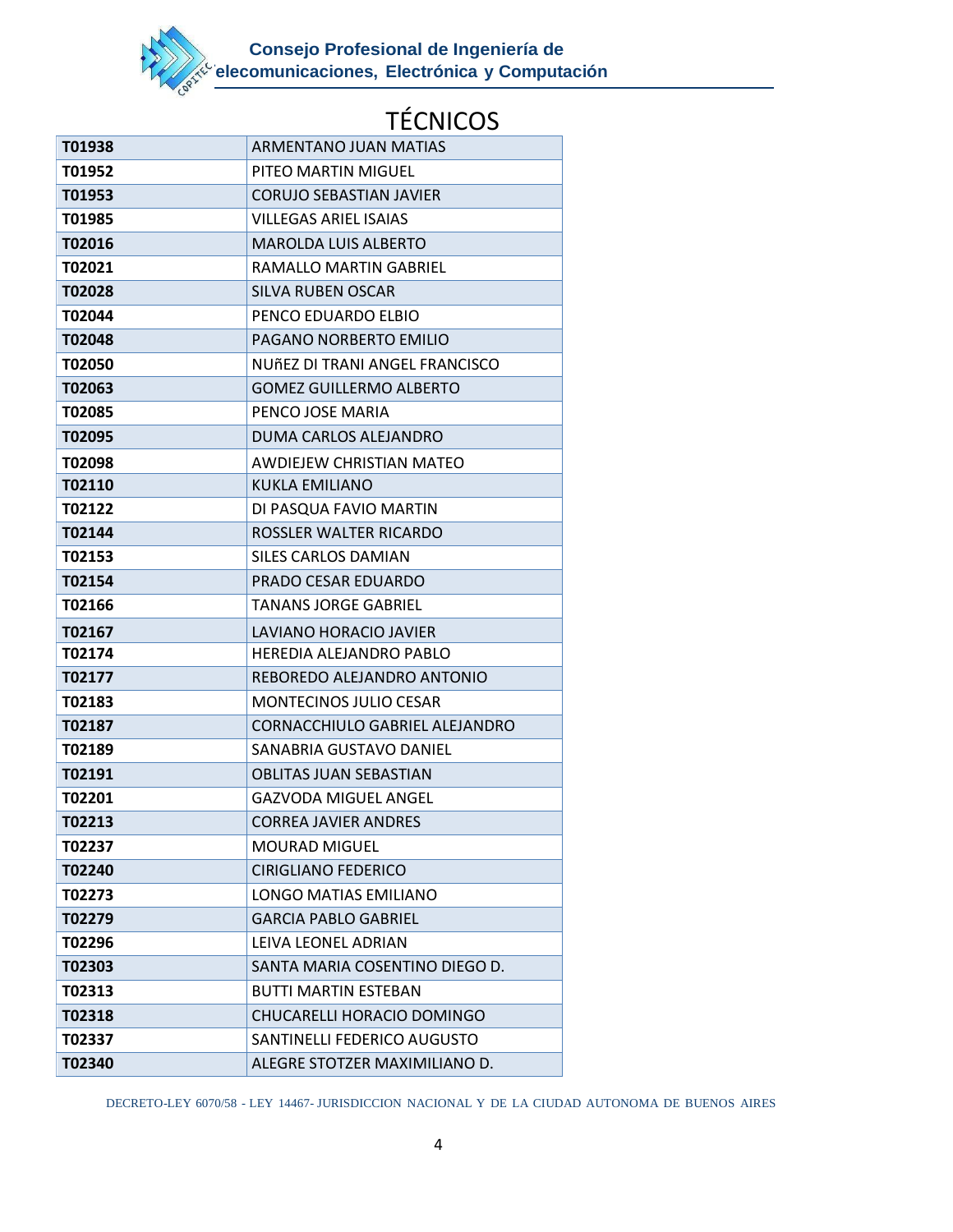

| T02376 | NAGEL CARLOS GUSTAVO               |
|--------|------------------------------------|
| T02379 | <b>SOSA MARCELO AGUSTIN</b>        |
| T02409 | VAZQUEZ ALEJANDRO SILVIO           |
| T02413 | <b>SUAREZ RODOLFO LIONEL</b>       |
| T02428 | <b>MONTANO RODRIGUEZ WALTER A</b>  |
| T02432 | DZIEWULSKI MARIANO DAMIAN          |
| T02438 | LEONE DIEGO FRANCISCO              |
| T02443 | AGÜERO MIGUEL ANGEL                |
| T02446 | <b>FURCHI LUCAS DANIEL</b>         |
| T02453 | SAN ROMAN ANDRADE MIGUEL           |
| T02455 | PONCE PABLO MARTIN                 |
| T02457 | <b>AGUIRRE DIEGO HERNAN</b>        |
| T02458 | PICHILEF MARIO ABEL                |
| T02470 | PEREZ ROBERTO DANIEL               |
| T02487 | CEPEDA DARDO MAXIMILIANO           |
| T02488 | <b>FIJARCZYK ALEJANDRO GABRIEL</b> |
| T02490 | MARTINEZ ANIBAL OMAR               |
| T02493 | <b>BARGAS FERNANDO ALFREDO</b>     |
| T02497 | SANGREGORIO FRABRICIO DAMIAN       |
| T02517 | <b>GALLARDO ALBERTO MARTIN</b>     |
| T02522 | <b>BENASSI MARCOS LUCIO</b>        |
| T02523 | <b>LEGAY WALTER JONATHAN</b>       |
| T02548 | REPETTO ENRIQUE DOMINGO            |
| T02549 | <b>SILES MAURICIO ALFREDO</b>      |
| T02565 | LAVEZZI PABLO EDUARDO              |
| T02573 | LOPEZ KROHN PABLO GASTÓN           |
| T02577 | TOMASI FRANCO DAMIAN               |
| T02578 | EDELCOPP RUBEN HORACIO             |
| T02608 | <b>BAZAN SERGIO ALEJANDRO</b>      |
| T02615 | PARGA LEONARDO JAVIER              |
| T02616 | <b>VARONE ESTEBAN ALBERTO</b>      |
| T02617 | AGUILERA FABIAN ANIBAL             |
| T02637 | AYALA SERGIO DARIO                 |
| T02646 | <b>BARBOSA MAXIMILIANO</b>         |
| T02647 | LÜTGEHETMANN JULIO AUGUSTO         |
| T02649 | <b>BARTELLA GUSTAVO HERNAN</b>     |
| T02652 | <b>BONIFATO EDUARDO DIEGO</b>      |
| T02656 | <b>FERNANDEZ JORGE RICARDO</b>     |
| T02665 | DOMINGUEZ VILARIÑO JUAN A.         |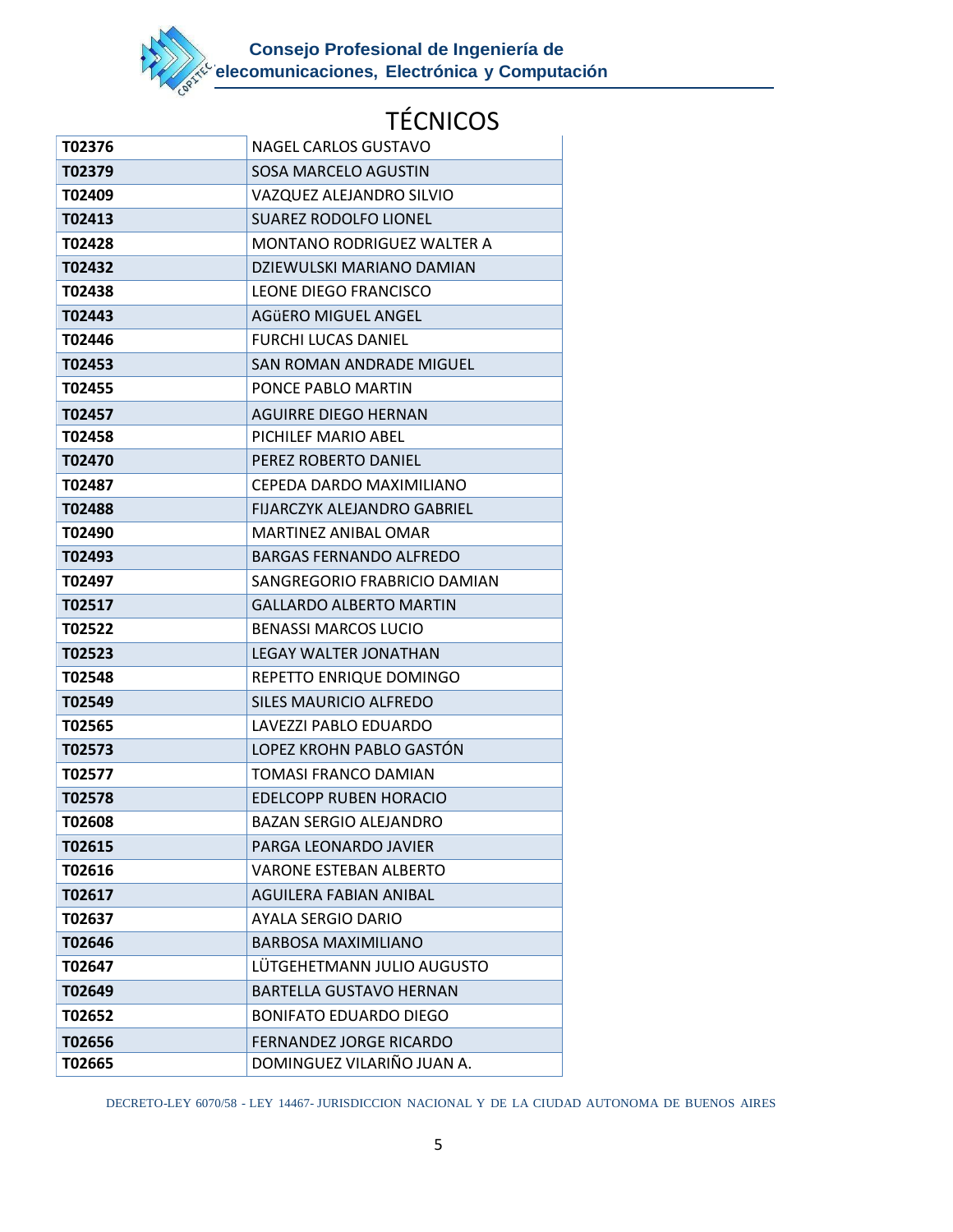

| T02667 | <b>MIRAS DIEGO HERNAN</b>          |
|--------|------------------------------------|
| T02669 | <b>ESBIZA ERNESTO</b>              |
| T02680 | <b>DURAND DARIO</b>                |
| T02682 | VALMAGGIA HERNAN DIEGO             |
| T02690 | <b>BUSTAMANTE ORLANDO GABRIEL</b>  |
| T02691 | LOPEZ LEANDRO DAMIAN               |
| T02702 | <b>FERRARIS FEDERICO LUIS</b>      |
| T02709 | D'AQUILA DANIEL ROBERTO            |
| T02711 | <b>GIAMMATTEO GONZALO GABRIEL</b>  |
| T02713 | <b>FLORES ARIEL GERMAN</b>         |
| T02723 | <b>VEGA CHRISTIAN DANIEL</b>       |
| T02724 | <b>HERNANDEZ OSVALDO ALBERTO</b>   |
| T02726 | <b>SALES SILVA ELIVALDO</b>        |
| T02729 | RODRIGUEZ SEBASTIAN                |
| T02731 | <b>SCHULDEIS ARIEL GUILLERMO</b>   |
| T02738 | <b>SCE ALEJANDRO DANIEL</b>        |
| T02749 | NAVARRO JUAN DOMINGO               |
| T02752 | CUTTICA PEDRO GUSTAVO              |
| T02758 | <b>GARCIA ANGEL HORACIO MARTIN</b> |
| T02762 | AMESTOY LUIS ARMANDO               |
| T02769 | PRENDES DAMIAN ANDRES              |
| T02791 | <b>BRUNO SEBASTIAN ALEJANDRO</b>   |
| T02792 | <b>BELLIA MARTIN DAMIAN</b>        |
| T02793 | <b>MARTINEZ CHRISTIAN HERNAN</b>   |
| T02796 | <b>ACEVEDO ALFREDO HERNAN</b>      |
| T02805 | BONFIGLIO EZEQUIEL ALEJANDRO       |
| T02821 | ZEPPA HÉCTOR JULIO                 |
| T02829 | LOPEZ DI BENEDETTO MIGUEL A.       |
| T02833 | PACHECO CARUNCHIO MARTIN L.        |
| T02837 | <b>BRITO JOSE AURELIO</b>          |
| T02843 | <b>ALEXAY JUAN ESTEBAN</b>         |
| T02845 | <b>CURYK MARIANO ARIEL</b>         |
| T02853 | <b>GALEANO ORLANDO NELSON</b>      |
| T02855 | DAUO DAVID EMANUEL                 |
| T02858 | <b>GROSSI LEONARDO GABRIEL</b>     |
| T02861 | <b>MORANO LUCIANO CARLOS</b>       |
| T02867 | <b>MURIEL JORGE RUFINO</b>         |
| T02868 | RABBINO DIEGO MARTIN               |
| T02869 | TAURO CARLOS ALBERTO               |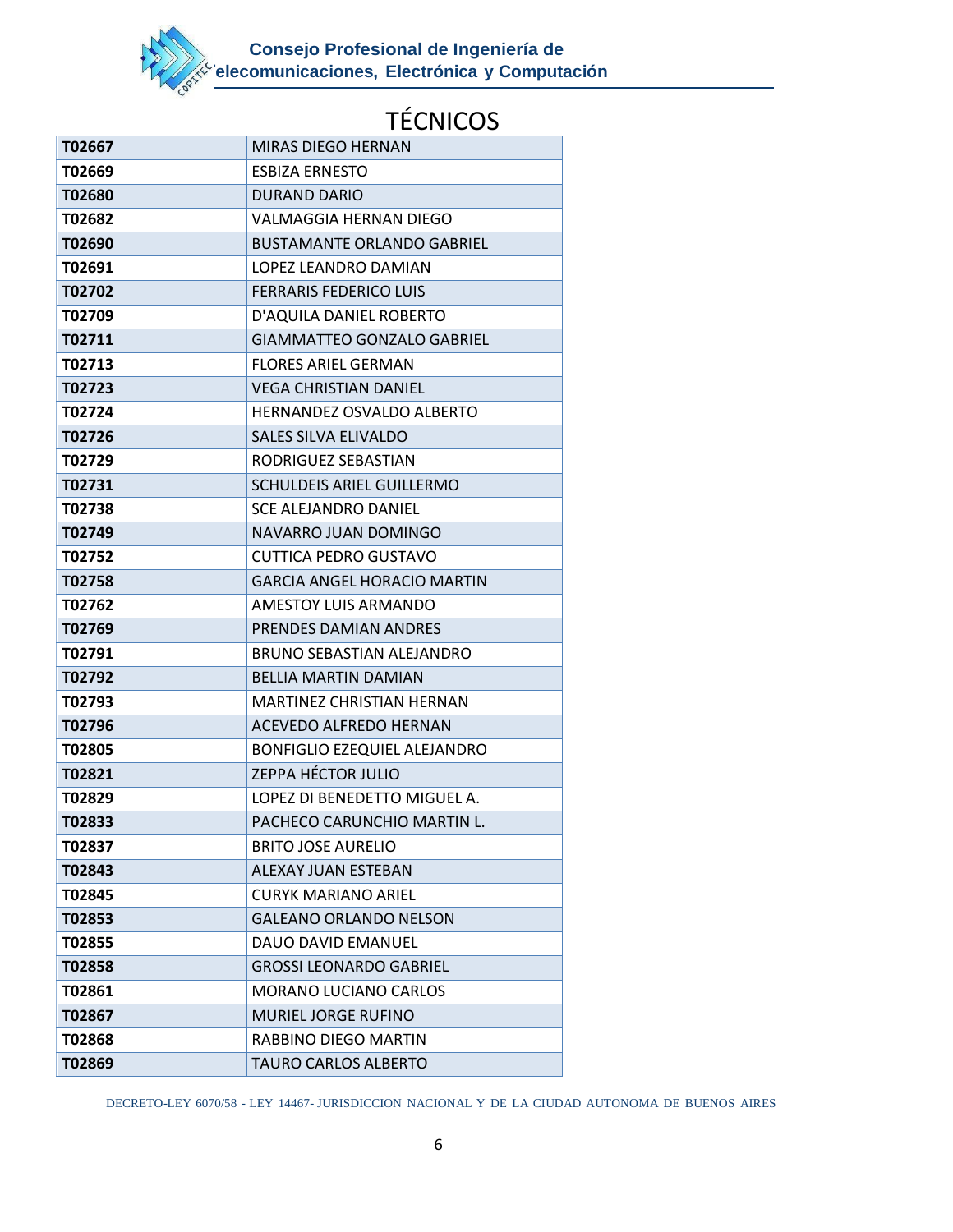

| T02872        | PRENNA SAMUEL EDUARDO           |
|---------------|---------------------------------|
| T02879        | <b>GARCIA CRISTIAN MARTIN</b>   |
| T02885        | ROLDAN MARCELO JUAN             |
| <b>T02888</b> | FARQUIN GUIDO JULIAN IGNACIO    |
| T02892        | BERTOLETTI RODOLFO ALEJANDRO    |
| T02900        | PIUMETTI GABRIEL ALEJANDRO      |
| T02917        | <b>SOLIS PABLO ANTONIO</b>      |
| T02931        | <b>MERELLO DIEGO ELOY</b>       |
| T02933        | <b>GOTI JOSE LUIS</b>           |
| T02938        | <b>CHIAPPE MARIANO ALBERTO</b>  |
| T02941        | PEREA CRISTIAN EZEQUIEL         |
| T02945        | DURAND MARTIN ALEJANDRO         |
| T02946        | SMULEVER JOSÉ JESUS             |
| T02964        | <b>CALABRO JOSE LUIS</b>        |
| T02973        | <b>THOMPSON DANIEL</b>          |
| T02986        | RUBEN DANIEL ALEJANDRO          |
| <b>T03008</b> | LEGUIZAMÓN LUIS ALEJANDRO       |
| T03014        | MANUEL JONATHAN ALEJANDRO       |
| T03021        | VIÑAS BERNARDO                  |
| T03023        | <b>MADIA CARLOS ANTONIO</b>     |
| T03024        | RODRIGUEZ LUCAS TOMÁS           |
| T03024        | RODRIGUEZ LUCAS TOMÁS           |
| T03032        | SAN ROMAN PABLO DIEGO           |
| T03032        | SAN ROMAN PABLO DIEGO           |
| T03036        | <b>BUSTOS MARIANO ANDRES</b>    |
| T03036        | <b>BUSTOS MARIANO ANDRES</b>    |
| <b>T03038</b> | PASTRANA HÉCTOR HERNÁN          |
| T03038        | PASTRANA HÉCTOR HERNÁN          |
| T03065        | LEONARDO VALENTIN PAOLO A.      |
| T03065        | LEONARDO VALENTIN PAOLO A.      |
| T03066        | <b>GARCIA EDUARDO JORGE</b>     |
| T03066        | <b>GARCIA EDUARDO JORGE</b>     |
| T03070        | <b>GOMEZ VICTOR FERMIN</b>      |
| T03070        | <b>GOMEZ VICTOR FERMIN</b>      |
| T03072        | MARTINEZ DANIEL FERNANDO        |
| T03072        | <b>MARTINEZ DANIEL FERNANDO</b> |
| T03074        | <b>BRAMUGLIA FABIAN OSCAR</b>   |
| T03074        | <b>BRAMUGLIA FABIAN OSCAR</b>   |
| T03078        | SOSTEGNO FABRICIO               |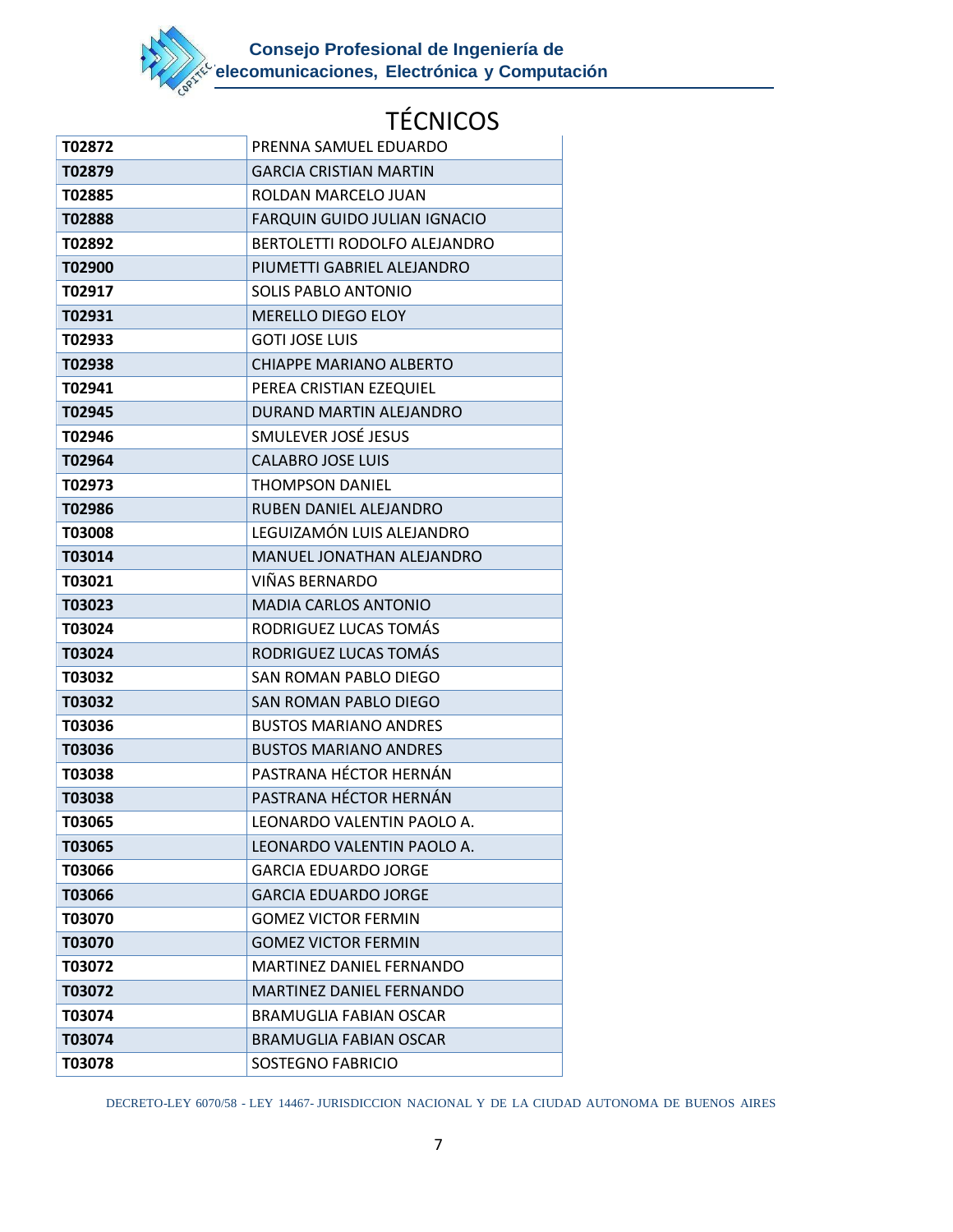

| T03078        | SOSTEGNO FABRICIO                    |
|---------------|--------------------------------------|
| <b>T03081</b> | PAMPURO DANIEL ALEJANDRO             |
| T03081        | PAMPURO DANIEL ALEJANDRO             |
| T03082        | MENDEZ PATRICIO MAXIMILIANO          |
| T03082        | MENDEZ PATRICIO MAXIMILIANO          |
| T03083        | VASQUEZ CAMACHO JORGE LUIS           |
| T03083        | VASQUEZ CAMACHO JORGE LUIS           |
| T03086        | <b>BARRIONUEVO JUAN MANUEL</b>       |
| T03086        | <b>BARRIONUEVO JUAN MANUEL</b>       |
| T03094        | PATURLANNE EDUARDO                   |
| T03094        | PATURLANNE EDUARDO                   |
| T03095        | PREDIGER GUSTAVO ROBERTO             |
| T03096        | <b>GIANNETTA MARCOS PABLO</b>        |
| T03109        | <b>BRUZZO ALCIDES JAVIER ALBERTO</b> |
| T03109        | <b>BRUZZO ALCIDES JAVIER ALBERTO</b> |
| <b>T03115</b> | <b>MACIAS OSCAR ALEJANDRO</b>        |
| T03115        | <b>MACIAS OSCAR ALEJANDRO</b>        |
| T03122        | <b>BAUSSET HERNAN DANIEL</b>         |
| T03122        | <b>BAUSSET HERNAN DANIEL</b>         |
| T03136        | DAZA GASTON LEONARDO                 |
| T03136        | DAZA GASTON LEONARDO                 |
| T03141        | VARELA LUCAS SEBASTIAN               |
| T03141        | <b>VARELA LUCAS SEBASTIAN</b>        |
| T03145        | CABRERA JORGE HORACIO S.             |
| T03145        | <b>CABRERA JORGE HORACIO S.</b>      |
| T03146        | <b>BUSOLINI PEDRO</b>                |
| T03146        | <b>BUSOLINI PEDRO</b>                |
| T03152        | LASTRA CARLOS AUGUSTO                |
| T03152        | <b>LASTRA CARLOS AUGUSTO</b>         |
| T03164        | <b>FERRO JORGE ESTEBAN</b>           |
| T03164        | <b>FERRO JORGE ESTEBAN</b>           |
| T03167        | <b>CARRARO NEREA ELENA</b>           |
| T03167        | <b>CARRARO NEREA ELENA</b>           |
| T03172        | CARRARO DANILO ORLANDO               |
| T03172        | CARRARO DANILO ORLANDO               |
| T03173        | ALBINI IGNACIO JOSE                  |
| T03173        | <b>ALBINI IGNACIO JOSE</b>           |
| T03174        | SABATER ANDRES MATIAS                |
| T03174        | <b>SABATER ANDRES MATIAS</b>         |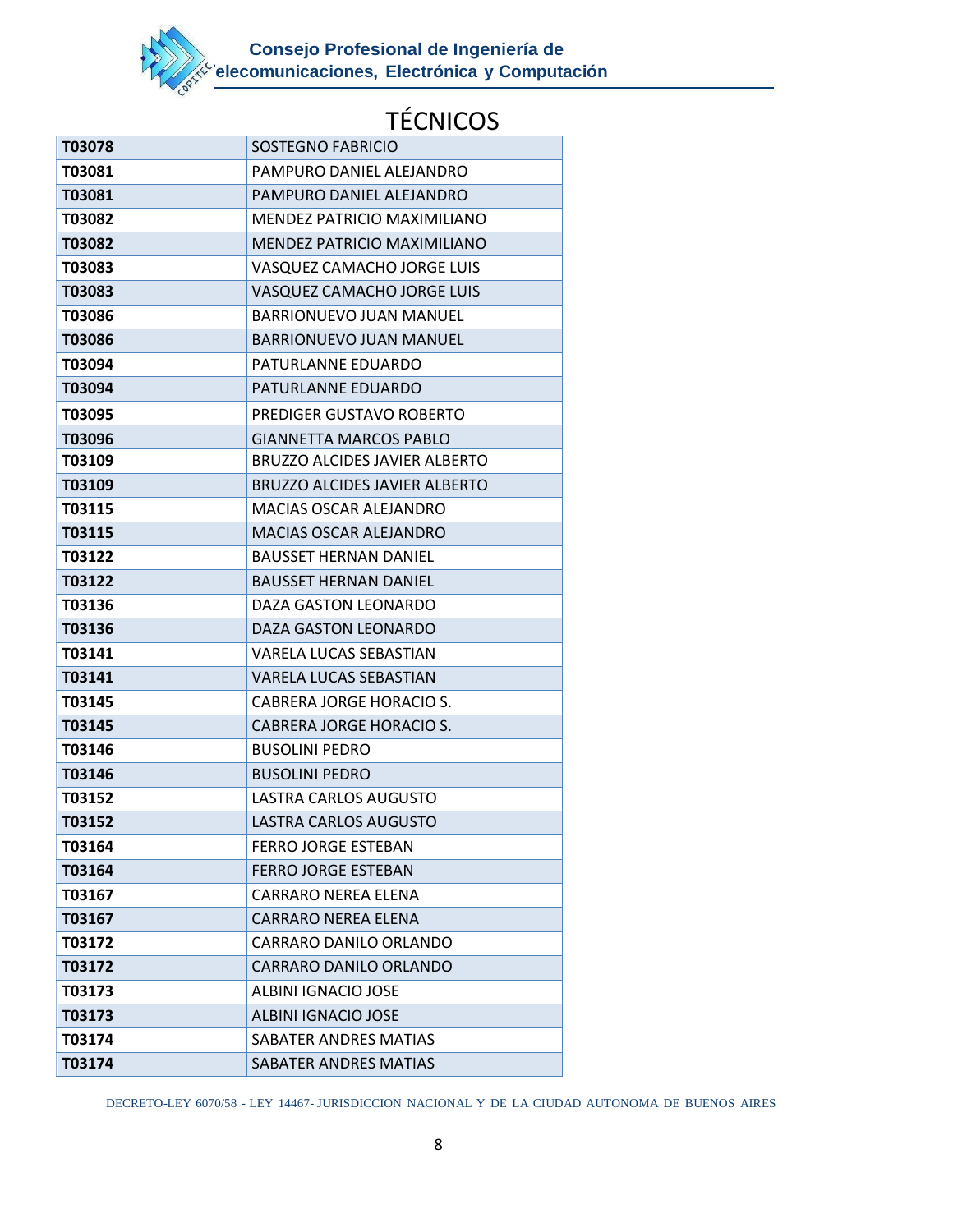

| T03177 | VAZQUEZ RAUL RICARDO               |
|--------|------------------------------------|
| T03177 | VAZQUEZ RAUL RICARDO               |
| T03180 | <b>IANNELLO JOSE ANTONIO</b>       |
| T03180 | <b>IANNELLO JOSE ANTONIO</b>       |
| T03184 | LO BRUTTO LUCIANO MARTIN           |
| T03184 | LO BRUTTO LUCIANO MARTIN           |
| T03185 | ATAR ALEJANDRO PABLO DANIEL        |
| T03185 | ATAR ALEJANDRO PABLO DANIEL        |
| T03190 | OVIEDO GUSTAVO RAMON               |
| T03190 | <b>OVIEDO GUSTAVO RAMON</b>        |
| T03194 | <b>GEREZ JAVIER SEBASTIAN</b>      |
| T03194 | <b>GEREZ JAVIER SEBASTIAN</b>      |
| T03201 | VILLARROEL SAAVEDRA SERGIO G.      |
| T03201 | VILLARROEL SAAVEDRA SERGIO G.      |
| T03205 | <b>OLIVERA LUIS ALBERTO</b>        |
| T03205 | <b>OLIVERA LUIS ALBERTO</b>        |
| T03308 | RAMIREZ RAMON ARIEL                |
| T03309 | SANTORO ALBERICO GERARDO           |
| T03312 | ZAGAGLIA RICARDO CARLOS            |
| T03321 | REINOSO CESAR EZEQUIEL             |
| T03330 | CARDOZO SERGIO ADRIAN              |
| T03343 | PACHECO CARUNCHIO ALAN NAHUEL      |
| T03345 | FERRERO ALEJANDRO HUGO             |
| T03353 | LABORDE SEBASTIAN IGNACIO          |
| T03360 | <b>GALLO JUAN IGNACIO</b>          |
| T03364 | <b>FUENTES BALUZZI RAMIRO</b>      |
| T03374 | PEREIRA RODRIGUES CARLOS A.        |
| T03377 | <b>COCHACOK GARCIA CRISTIAN J.</b> |
| T03380 | ROMERO PABLO DAMIAN                |
| T03384 | ZANARDI ESTEBAN DANIEL             |
| T03395 | <b>CARRIO AGUSTIN CESAR</b>        |
| T03396 | <b>COLOMBO RICARDO EZEQUIEL</b>    |
| T03400 | <b>MORENO WALTER MIGUEL</b>        |
| T03402 | <b>GARDELLA CESAR DOMINGO</b>      |
| T03407 | POSADA FEDERICO NICOLAS            |
| T03410 | <b>BENEDETTI MAURO</b>             |
| T03411 | <b>RUIZ GASTON FABRICIO</b>        |
| T03413 | <b>BRUSATIN MAURO</b>              |
| T03415 | <b>VERA RAMON IGNACIO</b>          |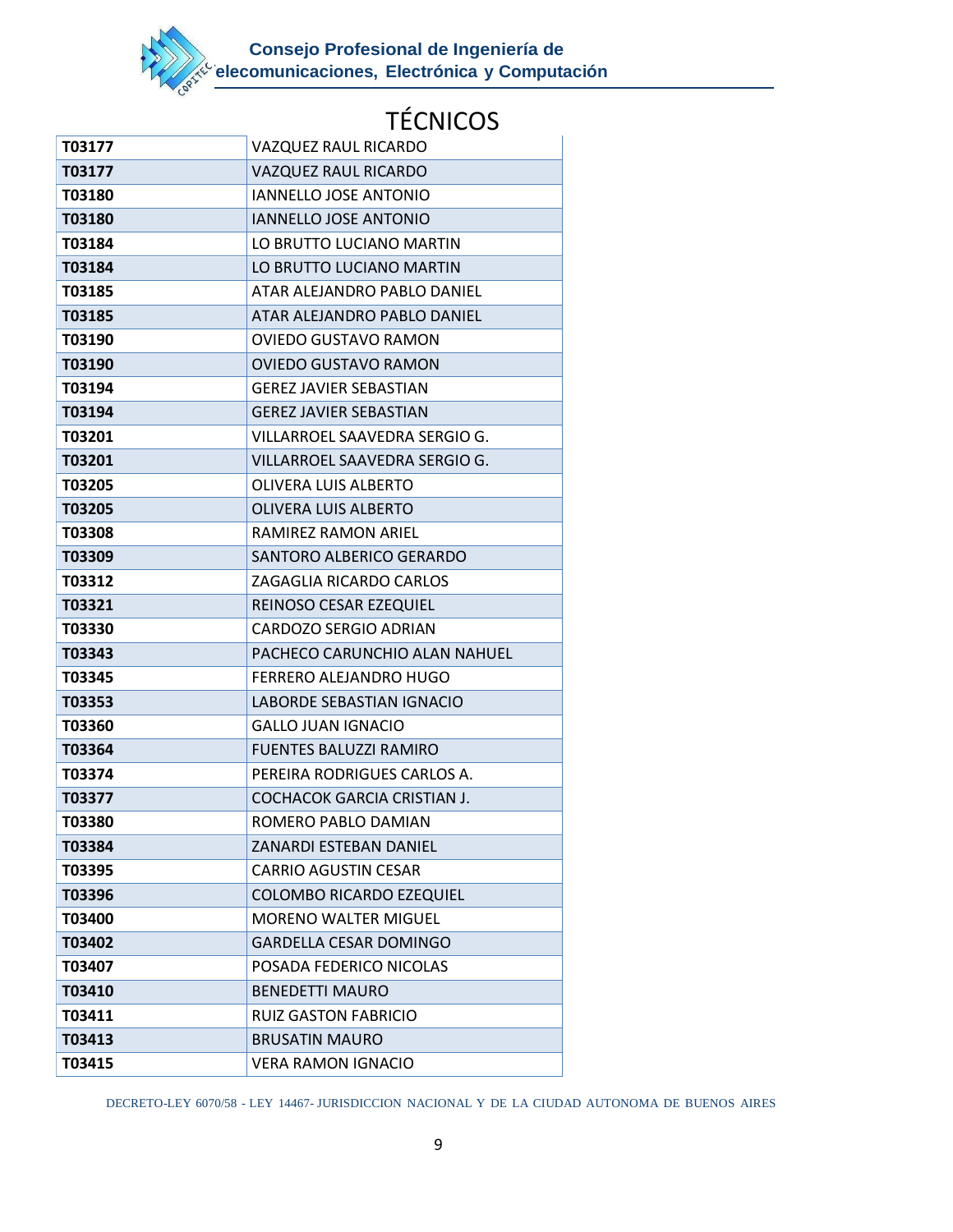

| T03416 | FERNANDEZ PARRA JULIAN             |
|--------|------------------------------------|
| T03417 | <b>GENTILE JORGE NICOLAS</b>       |
| T03422 | <b>GABILAN EDUARDO FRANCISCO</b>   |
| T03425 | <b>GOMEZ WALTER OSCAR</b>          |
| T03426 | <b>ALMADA LUIS LEONARDO</b>        |
| T03427 | COLLAZO ALEJANDRO JUAN             |
| T03430 | SURIANO CARLOS FRANCISCO           |
| T03431 | CARLANA WALTER CARLOS              |
| T03434 | RODRIGUEZ CAPELLO NICOLAS DANIEL   |
| T03438 | ZACARIAS ROLANDO ENRIQUE           |
| T03440 | LORENZO FERNANDO DANIEL            |
| T03442 | TAPIA MAXIMILIANO DANIEL           |
| T03447 | LATESSA PABLO MAURICIO             |
| T03449 | <b>AMANTE CARLOS HERNAN</b>        |
| T03452 | SIMARI SEBASTIAN ANDRES            |
| T03455 | <b>VENECIANO JORGE ANDRES</b>      |
| T03456 | FERRAGINA DARIO LEONARDO           |
| T03457 | <b>MATIAS CRISTIAN ANDRES</b>      |
| T03462 | <b>MANSILLA MARIO RAFAEL</b>       |
| T03465 | VASQUEZ HEREDIA GABRIEL ANTONIO    |
|        |                                    |
| T03468 | <b>CINTIONI DIEGO MARTIN</b>       |
| T03469 | <b>MATTEUCCI GIUNIPERO NICOLAS</b> |
| T03470 | ROJAS GUSTAVO ALBERTO              |
| T03472 | <b>MACIEL PABLO ARIEL</b>          |
| T03473 | <b>MARINELLI FRANCO</b>            |
| T03477 | <b>GALIAN ALEJANDRO ENRIQUE</b>    |
| T03478 | LLERA SANTIAGO ERNESTO DE LA CRUZ  |
| T03480 | <b>CASERES HEBER ELEODORO</b>      |
| T03482 | MIGUEZ JUAN MAXIMILIANO            |
| T03486 | IMPÁVIDO PABLO DARIO               |
| T03488 | RODRIGUEZ GERMAN NORBERTO          |
| T03492 | ALEGRE SERGIO GABRIEL              |
| T03493 | <b>VELIZ CRISTIAN MIGUEL</b>       |
| T03495 | PERÁN NELLEM IVÁN NICOLÁS          |
| T03503 | <b>ROSSITO MAURO LUIS</b>          |
| T03505 | VULCANO CLAUDIO DANIEL             |
| T03506 | <b>CURIA MATIAS ARIEL</b>          |
| T03507 | <b>FOSSATI GASTON ESTEBAN</b>      |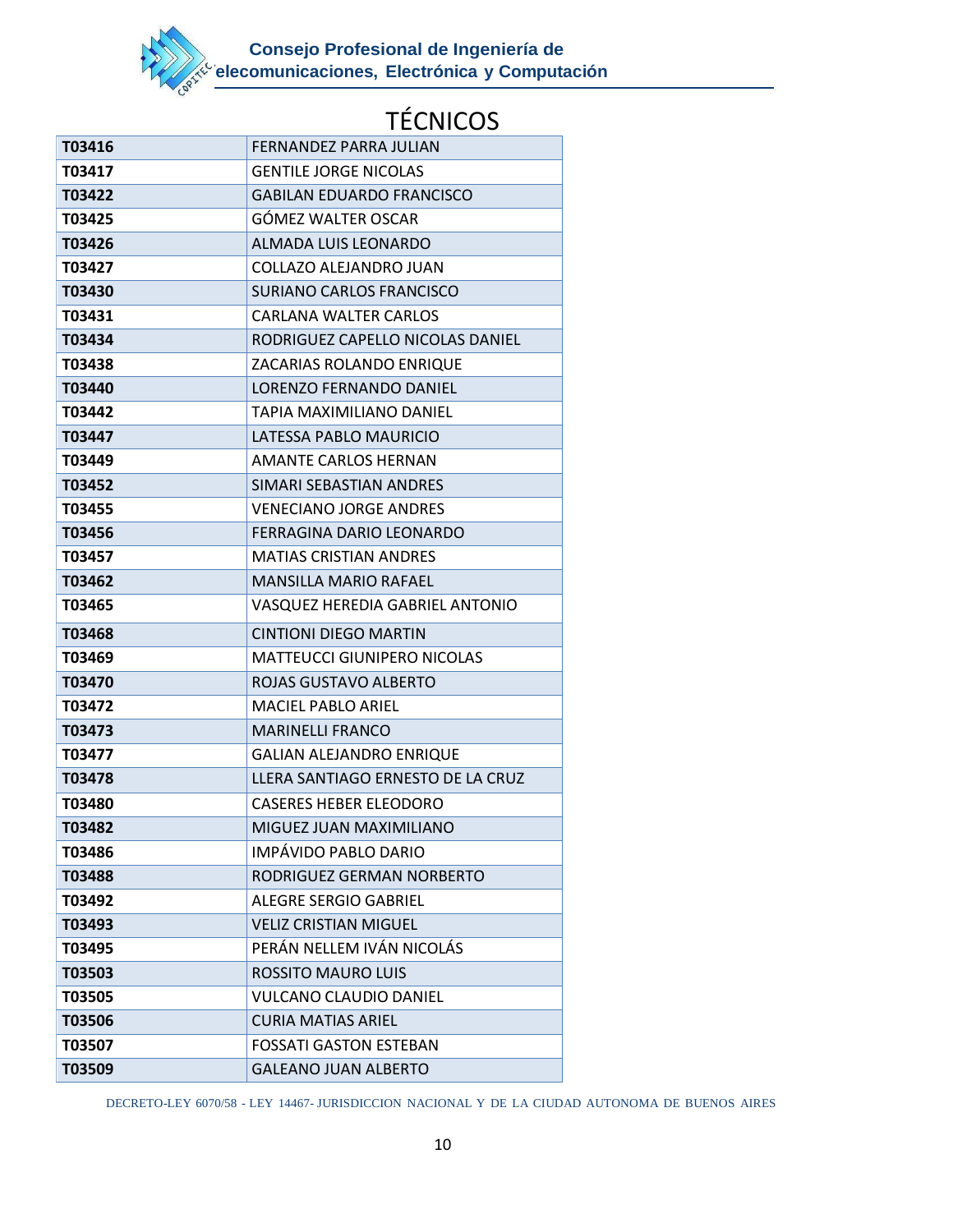

| T03512        | ZARDI GONZÁLEZ KEVIN GASTÓN          |
|---------------|--------------------------------------|
| T03513        | <b>BRATOZ JUAN CARLOS</b>            |
| T03515        | LEFINEAU MARCELA LUCIA               |
| T03520        | <b>SETAU JAVIER HEBER</b>            |
| T03521        | <b>TAVAREZ DIEGO MARTIN</b>          |
| T03523        | <b>KRENZ ABEL</b>                    |
| T03525        | BERITICH MEDINA ANDRES MARTIN        |
| T03529        | NOGUEIRA OSCAR HORACIO               |
| T03530        | LUJAN DAVID FERNANDO                 |
| T03535        | CHWALUK JUAN ANTONIO                 |
| T03537        | <b>COLLARINO ADRIAN NICOLAS</b>      |
| T03541        | CARABALLO PEDRO ANTONIO              |
| T03548        | GONZALEZ de la ROSA MARTIN           |
| T03549        | <b>WINTER TOSAR CHRISTIAN PABLO</b>  |
| <b>T03550</b> | TALAVERA CRISTIAN MARTIN             |
| T03554        | <b>VENEGAS MARCOS</b>                |
| T03558        | FERNANDEZ DAMIANI LEONARDO MIGUEL    |
| T03559        | ZIEGENHAGEN PEDRO ERICO              |
| T03561        | <b>SCOTTO CRISTIAN LEONEL</b>        |
| T03562        | PIERRO FACUNDO                       |
| T03567        | ACEVEDO CRISTIAN JAEL                |
| T03570        | <b>FACIO OSCAR ANGEL</b>             |
| T03572        | <b>GAGUINE DIEGO LEONARDO</b>        |
| T03573        | <b>GONZALEZ CLAUDIO RAUL</b>         |
| T03574        | RUMAN JORGE JULIAN MATIAS            |
| T03575        | <b>COITINHO FERREYRA ENZO JAVIER</b> |
| T03576        | LARA JOSE MARIA                      |
| T03578        | URBANEC CRISTIAN FABIAN              |
| T03582        | MILANO LEANDRO AGUSTIN GERARDO       |
| T03583        | <b>ACOSTA FERNANDO JORGE</b>         |
| T03586        | ROBLEDO ALEXIS RUBEN                 |
| T03587        | ACUÑA NICOLAS DIEGO ALEJANDRO        |
| T03590        | COZACHCOW ROBERTO EMILIO             |
| T03596        | <b>GIMENEZ SANTIAGO</b>              |
| T03597        | <b>CANDELORO PABLO</b>               |
| T03598        | LIUZZI AXEL JONATHAN                 |
| T03599        | <b>FASANI MATIAS GERARDO</b>         |
| T03600        | SUBIA BUSTOS EMANUEL ALEJANDRO       |
| T03601        | PROVENZANO ANTONIO                   |